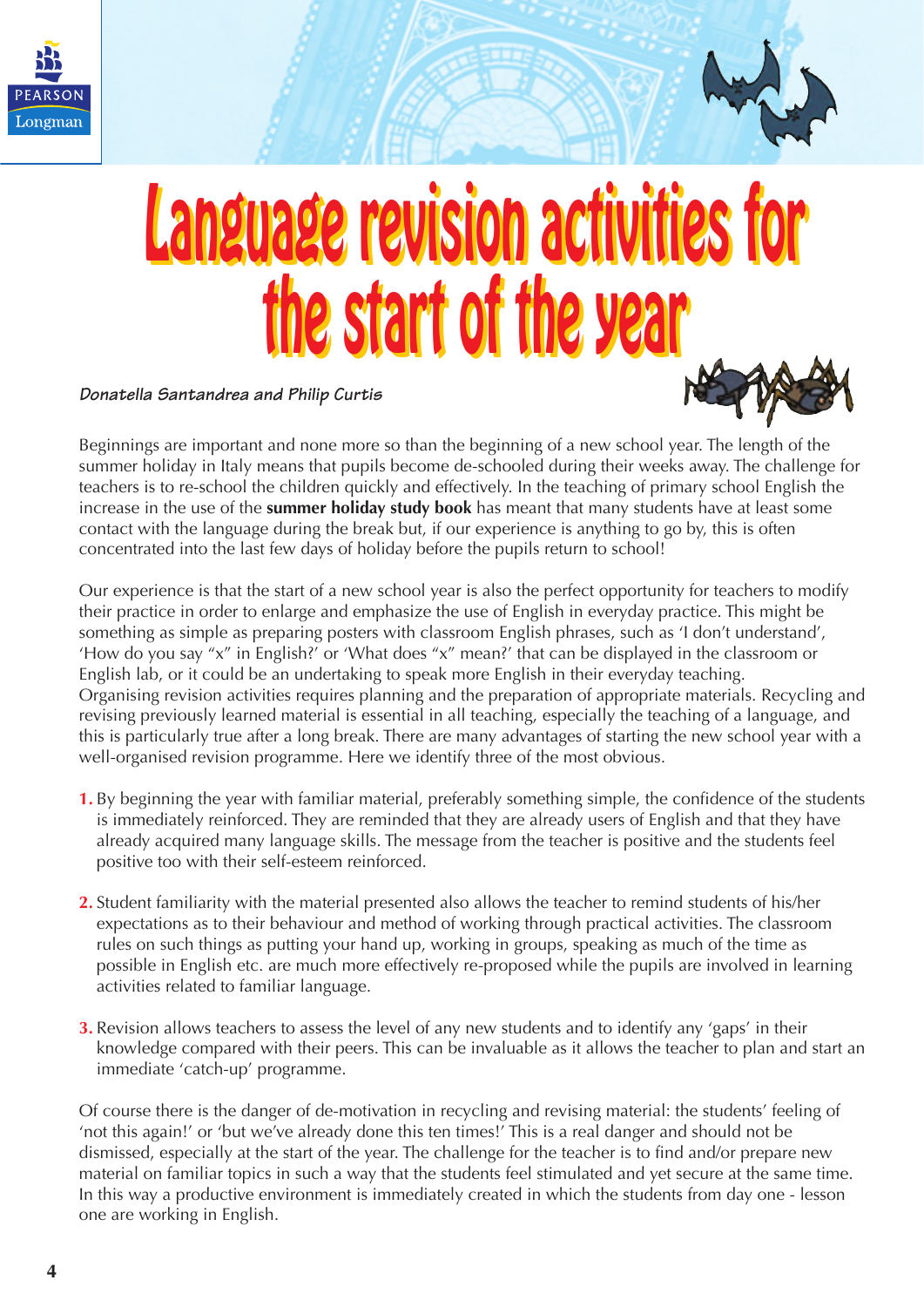

Based on the concept that individually the children remember very little but collectively they remember a lot dividing the children into groups and getting them to brainstorm lexical sets is a popular revision activity. Here follows the description of two other revision activities. The photocopiable worksheets are on the following pages.

#### **Back to school – Pencil case check** (page 6)

| Year:          | class 2 or $3$                                                                         |  |
|----------------|----------------------------------------------------------------------------------------|--|
| Aim:           | to revise pencil case vocabulary, to reinforce the importance of bringing a complete   |  |
|                | pencil case to school and to check this by themselves.                                 |  |
|                | Key vocabulary: pencil, pen, scissors, glue, ruler, sharpener, coloured pencil, rubber |  |
| Key structure: | Have you got? I've got I haven't got                                                   |  |
| <b>Skills:</b> | reading, writing, speaking                                                             |  |

- **1.** Distribute one sheet to each child.
- **2.** Ask them to read and circle the words.
- **3.** Get them to colour only the objects that they have got in their pencil case.

**4.** Tell them to list the objects that they have and have not got in the appropriate column.

Divide the children into pairs. Write the model dialogue on the blackboard. As the activity proceeds, the teacher can gradually wipe off the words.

- Have you got a ruler in your pencil case?
- Yes, I have.
- And you, have you got coloured pencils in your pencil case?

– No, I haven't.

An alternative would be to do the colouring activity (3) as a listening with the teacher instructing the pupils to colour the articles. For example: Colour the rubber grey. Colour the pen black. etc.

### **Holiday Scrapbook** (page 7) **Class:** class 4 or 5 Aim: to revise vocabulary and structures from previous year. **Key vocabulary:** action verbs, clothes, food, toys, prepositions of place, animals, weather **Key structures:** It's a bike, she's eating an ice cream, the book is on the chair, it's raining, there are two dogs writing, speaking **Skills:** writing, speaking

Divide the children into groups of three or four and give one sheet to each child. Invite each group to choose one illustration.

The task is for the groups to invent as many complete, correct sentences in English to describe their chosen illustration. The sentences under the illustrations offer structural prompts. The teacher should revise the structures at this stage eliciting example sentences from the students that can be written on the board. When the groups have written their sentences ask them to read to the class. The group with the highest number of correct sentences wins. The teacher can award extra marks for particularly good sentences.

An alternative would be to do a listening activity before the group work asking the pupils to colour different objects. For example: In illustration 1, colour the umbrella green and red. In illustration 3, colour the kite blue and yellow. etc.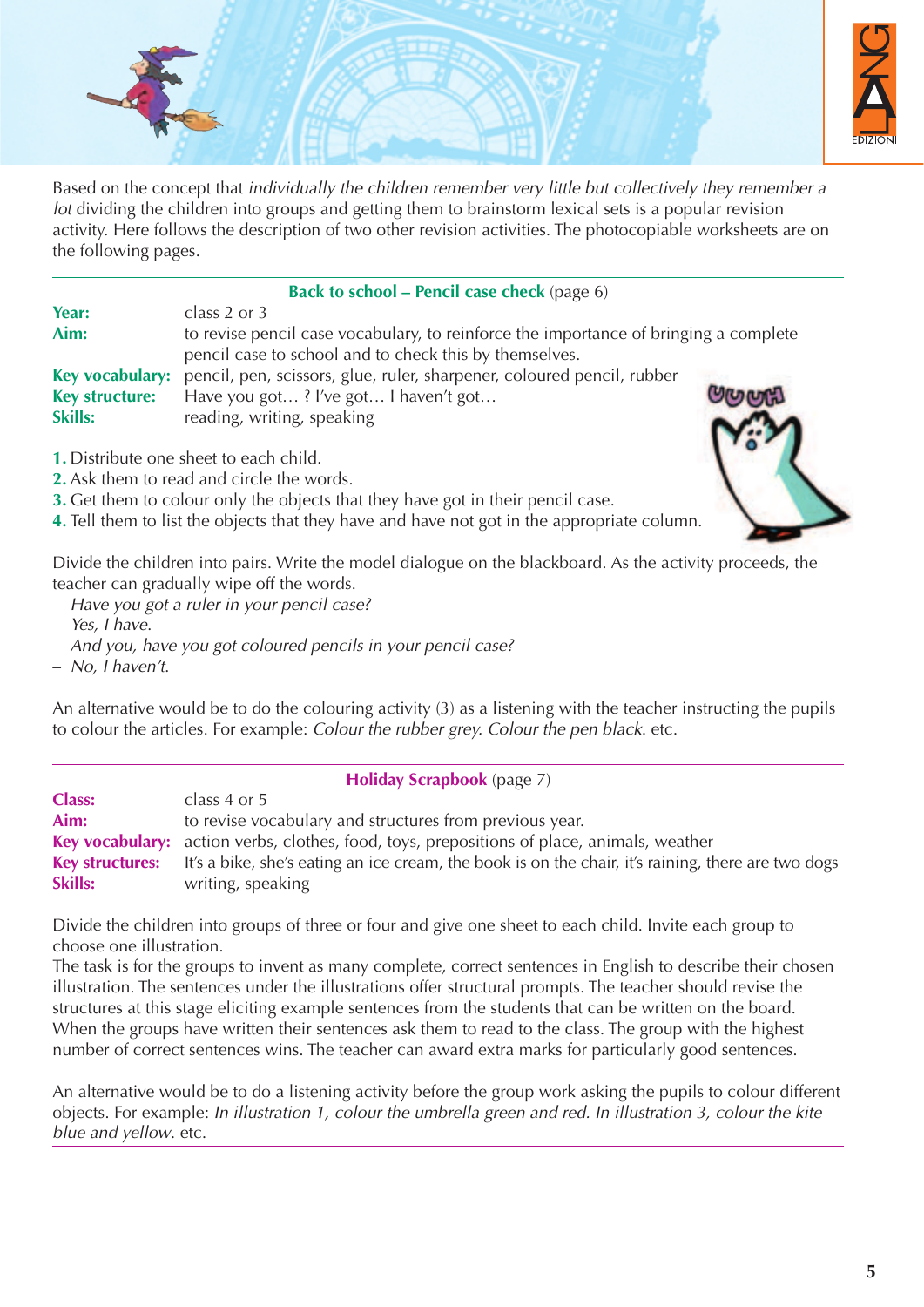



**WORKSHEET** 





In my pencil case I've got...

In my pencil case I haven't got...